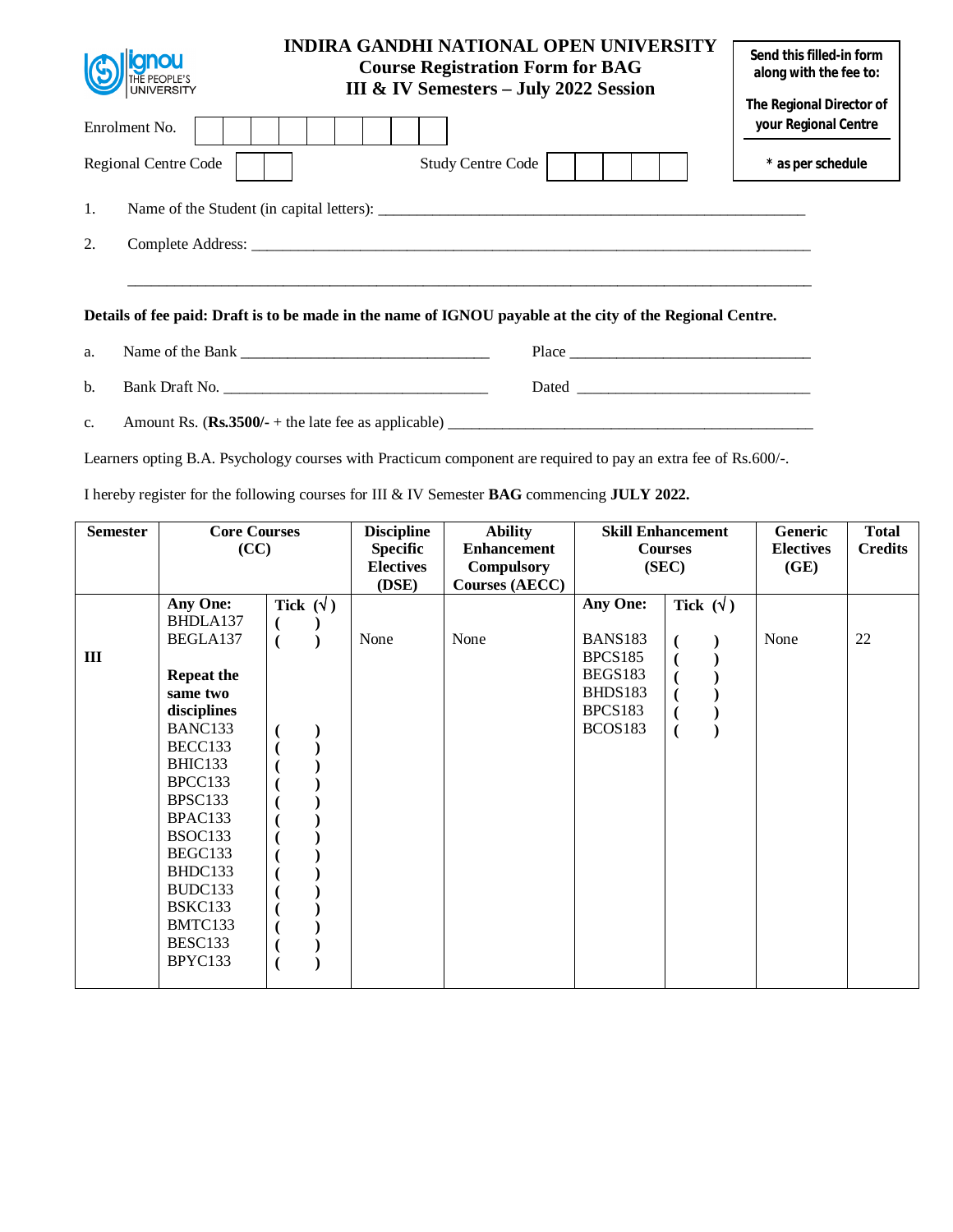|    | <b>Any One:</b>   | Tick $(\forall)$ |      |      | Any One:       | Tick $(\forall)$ |      |    |
|----|-------------------|------------------|------|------|----------------|------------------|------|----|
|    | BHDLA138          |                  |      |      |                |                  |      |    |
| IV | BEGLA138          |                  | None | None | <b>BANS184</b> |                  | None | 22 |
|    |                   |                  |      |      | <b>BECS184</b> |                  |      |    |
|    | <b>Repeat the</b> |                  |      |      | <b>BPAS184</b> |                  |      |    |
|    | same two          |                  |      |      | <b>BPCS184</b> |                  |      |    |
|    | disciplines:      |                  |      |      | BPCS186        |                  |      |    |
|    | BANC134           |                  |      |      | BHDS184        |                  |      |    |
|    | BECC134           |                  |      |      | <b>BSOS184</b> |                  |      |    |
|    | BHIC134           |                  |      |      | <b>BCOS184</b> |                  |      |    |
|    | BPCC134           |                  |      |      |                |                  |      |    |
|    | BPSC134           |                  |      |      |                |                  |      |    |
|    | BPAC134           |                  |      |      |                |                  |      |    |
|    | BSOC134           |                  |      |      |                |                  |      |    |
|    | BEGC134           |                  |      |      |                |                  |      |    |
|    | BHDC134           |                  |      |      |                |                  |      |    |
|    | BUDC134           |                  |      |      |                |                  |      |    |
|    | BSKC134           |                  |      |      |                |                  |      |    |
|    | BMTC134           |                  |      |      |                |                  |      |    |
|    | <b>BESC 134</b>   |                  |      |      |                |                  |      |    |
|    |                   |                  |      |      |                |                  |      |    |
|    | <b>BPYC 134</b>   |                  |      |      |                |                  |      |    |
|    |                   |                  |      |      |                |                  |      |    |

i. Students are advised to opt Core Courses from the two Disciplines chosen in I & II Semesters.

ii. Students who sought admission to BAG in I & II Semesters in January 2022 cycle are not eligible for III & IV Semesters reregistration in July 2022 Session. They are eligible in January 2023 session only.

iii. Students of pre-July 2019 batches are advised to Re-register for old BA programme only.

- iv. For all the Courses of III & IV Semesters, a student is eligible for appearing in his/her first attempt in Term-end examinations after one year of the commencement of the session.
- v. Change of course is not permitted.
- vi. Please keep a photocopy of this form for your records.

E-Mail ID: \_\_\_\_\_\_\_\_\_\_\_\_\_\_\_\_\_\_\_\_\_\_\_\_\_\_\_ Mobile/ Ph. No.\_\_\_\_\_\_\_\_\_\_\_\_\_\_\_\_\_\_\_\_\_\_

Date: \_\_\_\_\_\_\_\_\_\_\_\_\_\_\_\_\_.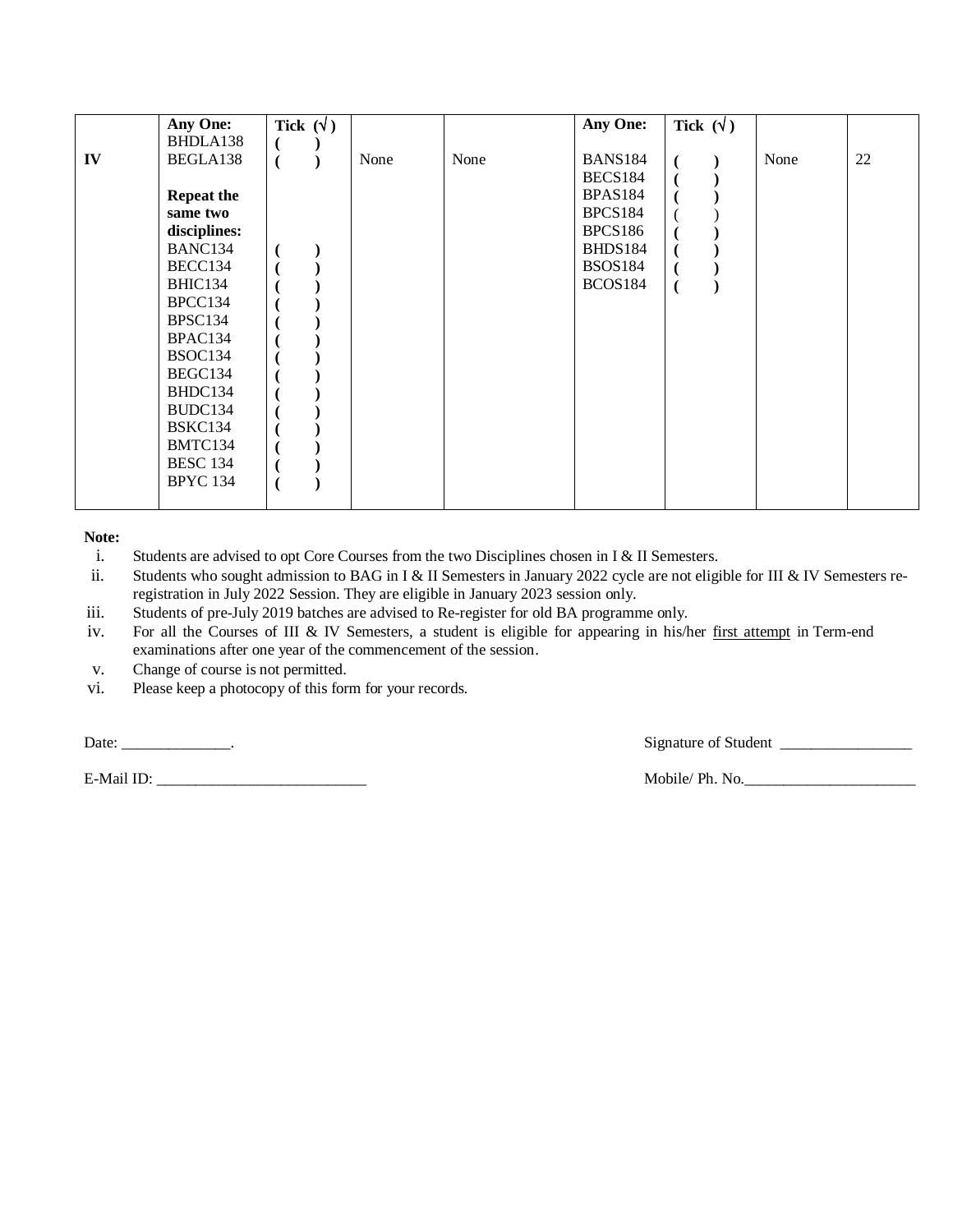| <b>SO CONGRESS TO A DISPOSE</b> | <b>INDIRA GANDHI NATIONAL OPEN UNIVERSITY</b><br><b>Course Registration Form for BAG</b><br>V & VI Semesters - July 2022 Session | Send this filled-in form<br>along with the fee to:<br>The Regional Director of |
|---------------------------------|----------------------------------------------------------------------------------------------------------------------------------|--------------------------------------------------------------------------------|
| Enrolment No.                   |                                                                                                                                  | your Regional Centre                                                           |
| Regional Centre Code            | <b>Study Centre Code</b>                                                                                                         | * as per schedule                                                              |
| 1.                              | Name of the Student (in capital letters):                                                                                        |                                                                                |
| 2.                              |                                                                                                                                  |                                                                                |
|                                 |                                                                                                                                  |                                                                                |
|                                 | Details of fee paid: Draft is to be made in the name of IGNOU payable at the city of the Regional Centre.                        |                                                                                |

a. Name of the Bank \_\_\_\_\_\_\_\_\_\_\_\_\_\_\_\_\_\_\_\_\_\_\_\_\_\_\_\_\_\_\_\_ Place \_\_\_\_\_\_\_\_\_\_\_\_\_\_\_\_\_\_\_\_\_\_\_\_\_\_\_\_\_\_\_

b. Bank Draft No. \_\_\_\_\_\_\_\_\_\_\_\_\_\_\_\_\_\_\_\_\_\_\_\_\_\_\_\_\_\_\_\_\_\_ Date \_\_\_\_\_\_\_\_\_\_\_\_\_\_\_\_\_\_\_\_\_\_\_\_\_\_\_\_\_\_

c. Amount Rs.  $(\text{Rs.3500/-} + \text{the late fee as applicable})$ 

Learners opting B.A. Psychology courses with Practicum component are required to pay an extra fee of Rs.600/-.

I hereby register for the following courses for V & VI Semesters **BAG** commencing **July 2022.** 

| Sem.         | <b>Core</b>    | <b>Discipline Specific Electives</b> |                                            | <b>Ability</b>     | <b>Skill Enhancement</b> |                                 | <b>Generic</b>     | <b>Total</b>                              |                |
|--------------|----------------|--------------------------------------|--------------------------------------------|--------------------|--------------------------|---------------------------------|--------------------|-------------------------------------------|----------------|
|              | <b>Courses</b> | (DSE)                                |                                            | <b>Enhancement</b> | <b>Courses</b>           |                                 | <b>Electives</b>   |                                           | <b>Credits</b> |
|              | (CC)           |                                      |                                            | <b>Compulsory</b>  | (SEC)                    |                                 | (GE)               |                                           |                |
|              |                |                                      |                                            | <b>Courses</b>     |                          |                                 |                    |                                           |                |
|              |                |                                      |                                            | (AECC)             |                          |                                 |                    |                                           |                |
|              |                | Repeat the same                      | Tick $(\sqrt{})$                           |                    | <b>Any One:</b>          | Tick $(\forall)$                | Any One:           | Tick $(\forall)$                          |                |
| $\mathbf{V}$ | None           | two discipline.                      |                                            | None               |                          |                                 |                    |                                           |                |
|              |                | <b>Choose one from</b>               |                                            |                    | <b>BPCS187</b>           | $\overline{(}$<br>$\mathcal{F}$ | BEGG171            | $\overline{(\ }$<br>$\mathcal{E}$         | 22             |
|              |                | each discipline.                     |                                            |                    | <b>BSOS185</b>           | $\mathcal{L}$<br>€              | BEGG173            | $\overline{\mathcal{L}}$<br>$\mathcal{E}$ |                |
|              |                |                                      |                                            |                    | <b>BEGS185</b>           | $\mathcal{L}$<br>€              | BHDG173            | $\mathcal{E}$<br>$\overline{(}$           |                |
|              |                | BANE145                              | $\mathcal{E}$<br>$\overline{C}$            |                    | <b>BCOS185</b>           | $\mathcal{L}$<br>€              | BPAG171            | $\mathcal{E}$                             |                |
|              |                |                                      |                                            |                    |                          |                                 | BPAG173            |                                           |                |
|              |                | BECE145                              | $\mathcal{E}$<br>$\overline{(\ }$          |                    |                          |                                 | BPCG171            |                                           |                |
|              |                | <b>BHIE141</b>                       |                                            |                    |                          |                                 | BPCG173<br>BPCG175 |                                           |                |
|              |                | BHIE143                              |                                            |                    |                          |                                 | <b>BSOG171</b>     |                                           |                |
|              |                | BHIE145                              |                                            |                    |                          |                                 | <b>BSOG173</b>     |                                           |                |
|              |                |                                      |                                            |                    |                          |                                 | BABG171            | $\mathcal{E}$<br>$\overline{\mathcal{L}}$ |                |
|              |                | BPAE141                              |                                            |                    |                          |                                 |                    | $\overline{(}$                            |                |
|              |                | BPAE143                              |                                            |                    |                          |                                 |                    |                                           |                |
|              |                |                                      |                                            |                    |                          |                                 |                    |                                           |                |
|              |                | BPCE145                              | $\mathcal{E}$<br>€                         |                    |                          |                                 |                    |                                           |                |
|              |                |                                      |                                            |                    |                          |                                 |                    |                                           |                |
|              |                | <b>BPSE141</b>                       | €                                          |                    |                          |                                 |                    |                                           |                |
|              |                | <b>BPSE143</b>                       |                                            |                    |                          |                                 |                    |                                           |                |
|              |                | <b>BPSE145</b>                       |                                            |                    |                          |                                 |                    |                                           |                |
|              |                |                                      |                                            |                    |                          |                                 |                    |                                           |                |
|              |                | <b>BSOE141</b>                       |                                            |                    |                          |                                 |                    |                                           |                |
|              |                | <b>BSOE143</b>                       |                                            |                    |                          |                                 |                    |                                           |                |
|              |                | <b>BSOE145</b>                       |                                            |                    |                          |                                 |                    |                                           |                |
|              |                |                                      |                                            |                    |                          |                                 |                    |                                           |                |
|              |                | BEGE141                              |                                            |                    |                          |                                 |                    |                                           |                |
|              |                | <b>BEGE143</b>                       |                                            |                    |                          |                                 |                    |                                           |                |
|              |                | BEGE145                              | $\overline{)}$<br>$\overline{(}$           |                    |                          |                                 |                    |                                           |                |
|              |                |                                      |                                            |                    |                          |                                 |                    |                                           |                |
|              |                | BHDE141                              | $)$                                        |                    |                          |                                 |                    |                                           |                |
|              |                | BHDE143                              | $\overline{\mathcal{L}}$<br>$\overline{(}$ |                    |                          |                                 |                    |                                           |                |
|              |                |                                      |                                            |                    |                          |                                 |                    |                                           |                |
|              |                |                                      |                                            |                    |                          |                                 |                    |                                           |                |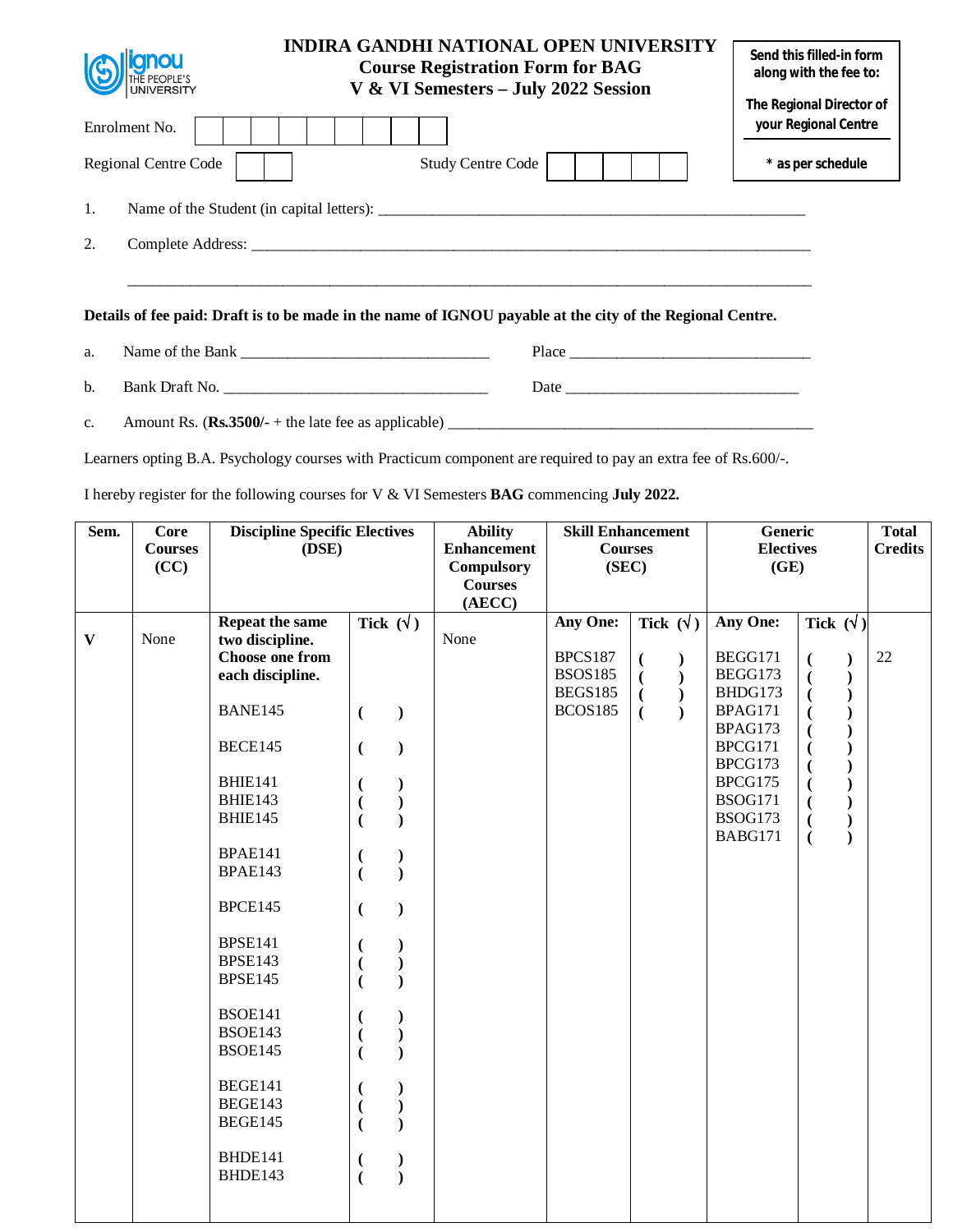|    |      | BUDE141                                                                          | $\overline{(\ }$                                          | $\mathcal{L}$                                                                        |      |                                                         |                                                                           |                                           |                                                                                                                                 |    |
|----|------|----------------------------------------------------------------------------------|-----------------------------------------------------------|--------------------------------------------------------------------------------------|------|---------------------------------------------------------|---------------------------------------------------------------------------|-------------------------------------------|---------------------------------------------------------------------------------------------------------------------------------|----|
|    |      | <b>BSKE141</b>                                                                   | $\overline{(\ }$                                          | $\big)$                                                                              |      |                                                         |                                                                           |                                           |                                                                                                                                 |    |
|    |      | BMTE141                                                                          | $\overline{(\ }$                                          | $\big)$                                                                              |      |                                                         |                                                                           |                                           |                                                                                                                                 |    |
|    |      | <b>BESE141</b>                                                                   | $\overline{(\cdot)}$                                      | $\mathcal{L}$                                                                        |      |                                                         |                                                                           |                                           |                                                                                                                                 |    |
|    |      | BPYE141                                                                          | $\overline{(\cdot)}$                                      | $\big)$                                                                              |      |                                                         |                                                                           |                                           |                                                                                                                                 |    |
| VI | None | <b>Repeat the same</b><br>two discipline.<br>Choose one from<br>each discipline. |                                                           |                                                                                      | None | Any One:<br><b>BPAS186</b><br><b>BPCS188</b><br>BEGS186 | Tick $(\sqrt{})$<br>$\mathcal{L}$<br>$\overline{(}$<br>$\mathcal{L}$<br>€ | Any One:<br>BGDG172<br>BEGG172<br>BEGG174 | Tick $(\sqrt{})$<br>$\overline{(\ }$<br>$\mathcal{E}$<br>$\overline{(\ }$<br>$\mathcal{E}$<br>$\overline{(\ }$<br>$\mathcal{L}$ | 22 |
|    |      | BANE146<br>BECE146                                                               | $\binom{1}{1}$                                            | $\begin{smallmatrix} \frac{1}{2} \end{smallmatrix}$                                  |      | <b>BCOS186</b>                                          | $\mathcal{L}$<br>$\overline{(\ }$<br>$\mathcal{L}$<br>$\overline{(\ }$    | BPAG172<br>BPAG174<br>BPCG172             | $\big)$<br>$\overline{(\ }$<br>$\mathcal{E}$<br>$\overline{\mathcal{L}}$<br>$\mathcal{E}$<br>$\overline{(\ }$                   |    |
|    |      | BHIE142                                                                          | $\overline{(}$                                            | $\big)$                                                                              |      |                                                         |                                                                           | BPCG174                                   | $)$<br>$\overline{(\ }$                                                                                                         |    |
|    |      | <b>BHIE144</b>                                                                   | $\overline{(\ }$                                          | $\mathcal{L}$                                                                        |      |                                                         |                                                                           | BPCG176                                   | $\bm)$<br>$\overline{(\ }$<br>$\overline{)}$                                                                                    |    |
|    |      | <b>BPAE142</b>                                                                   |                                                           | $\big)$                                                                              |      |                                                         |                                                                           | <b>BSOG176</b>                            | $\overline{(\ }$                                                                                                                |    |
|    |      | <b>BPAE144</b>                                                                   | $\left($<br>$\left($                                      | $\mathcal{L}$                                                                        |      |                                                         |                                                                           |                                           |                                                                                                                                 |    |
|    |      |                                                                                  |                                                           |                                                                                      |      |                                                         |                                                                           |                                           |                                                                                                                                 |    |
|    |      | BPCE146                                                                          | $\overline{(\ }$                                          | $\mathcal{L}$                                                                        |      |                                                         |                                                                           |                                           |                                                                                                                                 |    |
|    |      | <b>BPSE142</b>                                                                   | €                                                         | $\mathcal{E}$                                                                        |      |                                                         |                                                                           |                                           |                                                                                                                                 |    |
|    |      | <b>BPSE144</b>                                                                   | $\overline{(\ }$                                          | $\big)$                                                                              |      |                                                         |                                                                           |                                           |                                                                                                                                 |    |
|    |      | <b>BPSE146</b>                                                                   | $\overline{(}$                                            | $\lambda$                                                                            |      |                                                         |                                                                           |                                           |                                                                                                                                 |    |
|    |      | <b>BSOE142</b><br><b>BSOE144</b><br><b>BSOE146</b><br><b>BSOE148</b>             | $\overline{(}$<br>$\overline{(}$<br>$\overline{(\ }$<br>€ | $\mathcal{E}$<br>$\mathcal{L}$<br>$\overline{\mathbf{)}$<br>$\overline{\mathcal{L}}$ |      |                                                         |                                                                           |                                           |                                                                                                                                 |    |
|    |      | BEGE142                                                                          | $\overline{(\ }$                                          | $\mathcal{L}$                                                                        |      |                                                         |                                                                           |                                           |                                                                                                                                 |    |
|    |      | BHDE142                                                                          | $\overline{\mathcal{L}}$                                  | $\mathcal{E}$                                                                        |      |                                                         |                                                                           |                                           |                                                                                                                                 |    |
|    |      | BHDE144                                                                          | $\overline{(}$                                            | $\mathcal{L}$                                                                        |      |                                                         |                                                                           |                                           |                                                                                                                                 |    |
|    |      | BUDE142                                                                          | $\left($                                                  |                                                                                      |      |                                                         |                                                                           |                                           |                                                                                                                                 |    |
|    |      | <b>BSKE142</b>                                                                   | $\overline{\mathcal{L}}$                                  |                                                                                      |      |                                                         |                                                                           |                                           |                                                                                                                                 |    |
|    |      | BMTE144                                                                          |                                                           |                                                                                      |      |                                                         |                                                                           |                                           |                                                                                                                                 |    |
|    |      | <b>BESE142</b>                                                                   |                                                           |                                                                                      |      |                                                         |                                                                           |                                           |                                                                                                                                 |    |
|    |      | BPYE142                                                                          |                                                           |                                                                                      |      |                                                         |                                                                           |                                           |                                                                                                                                 |    |

i. Students are advised to opt Discipline Specific Electives Courses from the two Disciplines chosen in III & IV Semesters.

ii. Students who sought re-registration to BAG in III & IV Semesters in Jan. 2022 session are not eligible for V & VI semesters re-registration in July 2022 Session. They are eligible in Jan. 2023 session only.

iii. Students of pre-July 2019 batches are advised to Re-register old BA programme only.

iv. For all the Courses of V & VI Semesters, a student is eligible for appearing in his/her first attempt in Term-end examinations after one year of the commencement of the session.

v. Change of course is not permitted.

vi. Please keep a photocopy of this form for your records.

vii. Students are advised to opt for Generic Electives (GE) in the 5<sup>th</sup> and 6<sup>th</sup> Semesters only from Disciplines other than the two selected as Core Disciplines. For example, if you have opted for Psychology and Public Administration as your Core Disciplines, you cannot opt for BPCG and BPAG Courses offered by the Disciplines of Psychology and Public Administration respectively. You can opt for GE courses from any other disciplines.

Date: \_\_\_\_\_\_\_\_\_\_\_\_\_\_ Signature of Student \_\_\_\_\_\_\_\_\_\_\_\_\_\_\_\_\_

E-Mail ID: \_\_\_\_\_\_\_\_\_\_\_\_\_\_\_\_\_\_\_\_\_\_\_\_\_\_\_ Mobile/ Ph. No.\_\_\_\_\_\_\_\_\_\_\_\_\_\_\_\_\_\_\_\_\_\_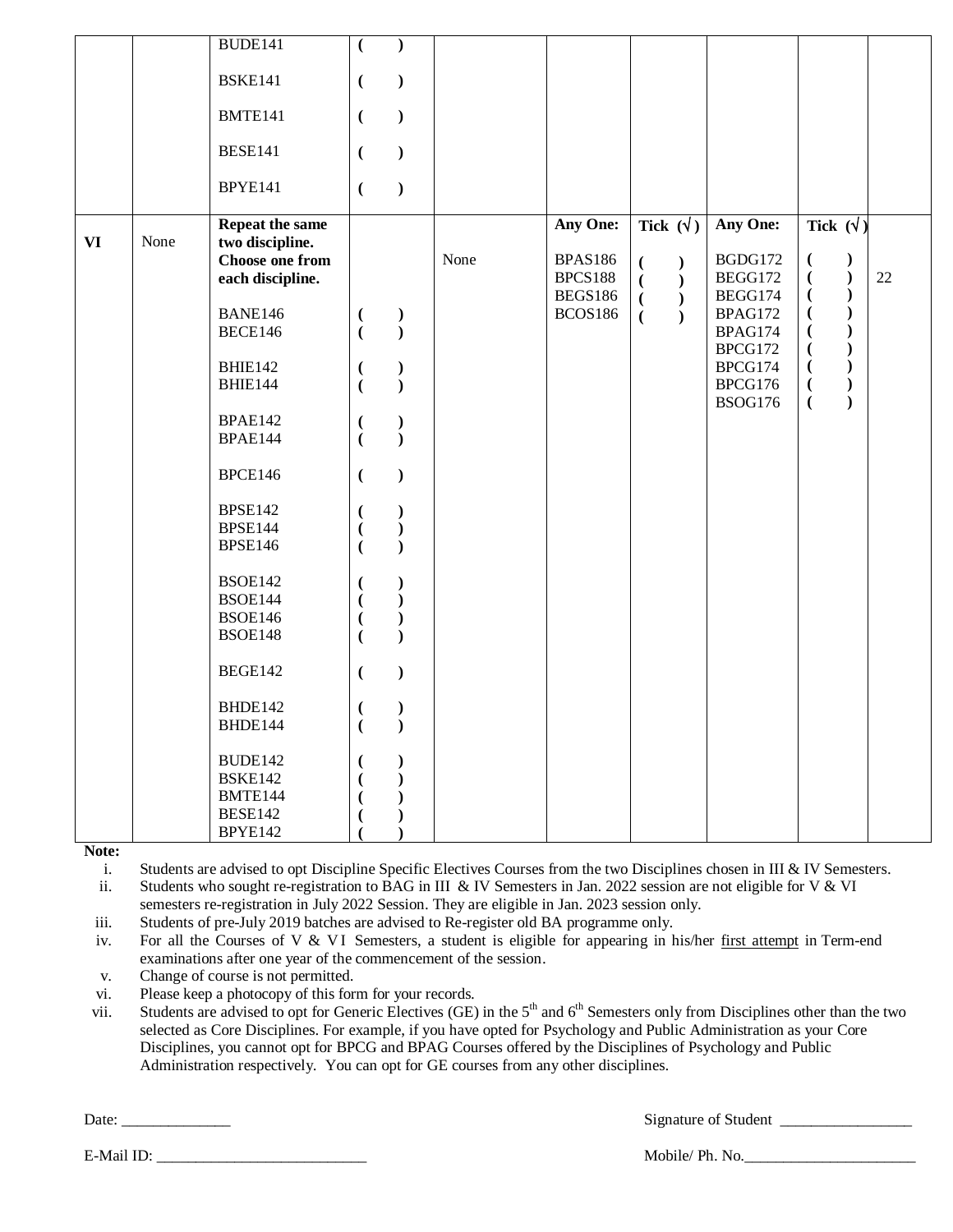|                                              | <b>INDIRA GANDHI NATIONAL OPEN UNIVERSITY</b><br><b>Course Registration Form for BSCG</b><br><b>III &amp; IV Semesters - July 2022 Session</b> | Send this filled-in form<br>along with the fee to:      |
|----------------------------------------------|------------------------------------------------------------------------------------------------------------------------------------------------|---------------------------------------------------------|
|                                              |                                                                                                                                                | <b>The Regional Director</b><br>of your Regional Centre |
| Enrolment No.<br><b>Regional Centre Code</b> | <b>Study Centre Code</b>                                                                                                                       | * as per schedule                                       |
| 1.                                           |                                                                                                                                                |                                                         |
| 2.                                           |                                                                                                                                                |                                                         |
|                                              | Details of fee paid: Draft is to be made in the name of IGNOU payable at the city of the Regional Centre.                                      |                                                         |

- a. Name of the Bank  $\Box$ b. Bank Draft No. \_\_\_\_\_\_\_\_\_\_\_\_\_\_\_\_\_\_\_\_\_\_\_\_\_\_\_`\_\_\_\_\_\_\_ Dated \_\_\_\_\_\_\_\_\_\_\_\_\_\_\_\_\_\_\_\_\_\_\_\_\_\_\_\_\_\_
- c. Amount Rs.  $(\mathbf{Rs.5100/-} + \text{the late fee as applicable})$

I hereby register for the following courses for III & IV Semesters BSCG commencing **July 2022.**

| <b>Semester</b> | <b>Core Courses</b><br>(CC)                                              |                                 | <b>Discipline</b>                   | <b>Ability</b>                          | <b>Skill Enhancement</b>                               |                                                                                  | <b>Total</b>   |
|-----------------|--------------------------------------------------------------------------|---------------------------------|-------------------------------------|-----------------------------------------|--------------------------------------------------------|----------------------------------------------------------------------------------|----------------|
|                 |                                                                          |                                 | <b>Specific</b><br><b>Electives</b> | <b>Enhancement</b><br><b>Compulsory</b> | <b>Courses</b><br>(SEC)                                |                                                                                  | <b>Credits</b> |
|                 |                                                                          |                                 | (DSE)                               | <b>Courses (AECC)</b>                   |                                                        |                                                                                  |                |
| $\mathbf{III}$  | Repeat the same<br>three discipline<br>courses which<br>you have         | <b>Tick</b><br>$(\sqrt{2})$     | None                                | None                                    | Any One:<br><b>BANS183</b><br>BPCS183                  | Tick $(\forall)$<br>$\overline{\mathcal{L}}$                                     | 22             |
|                 | selected for I &<br><b>II</b> Semesters.<br>Any from each<br>discipline: |                                 |                                     |                                         | <b>BPCS185</b><br>BEGS183<br>BHDS183<br><b>BCOS183</b> | $\overline{\mathcal{L}}$<br>$\overline{\mathcal{L}}$<br>$\overline{\mathcal{L}}$ |                |
|                 | <b>BBYCT 135 &amp;</b><br><b>BBYCL 136</b>                               | €<br>$\lambda$                  |                                     |                                         |                                                        |                                                                                  |                |
|                 | <b>BCHCT 135 &amp;</b><br><b>BCHCL 136</b>                               | €                               |                                     |                                         |                                                        |                                                                                  |                |
|                 | <b>BGGCT 133 &amp;</b><br>BGGCL 134                                      | €<br>$\mathcal{E}$              |                                     |                                         |                                                        |                                                                                  |                |
|                 | <b>BGYCT 135 &amp;</b><br><b>BGYCL 136</b>                               | €                               |                                     |                                         |                                                        |                                                                                  |                |
|                 | <b>BMTC 133</b>                                                          | $\overline{(}$<br>$\mathcal{E}$ |                                     |                                         |                                                        |                                                                                  |                |
|                 | <b>BPHCT 135 &amp;</b><br><b>BPHCL 136</b>                               | $\overline{(}$                  |                                     |                                         |                                                        |                                                                                  |                |
|                 | <b>BZYCT 135 &amp;</b><br>BZYCL 136                                      | $\overline{(}$<br>$\mathcal{E}$ |                                     |                                         |                                                        |                                                                                  |                |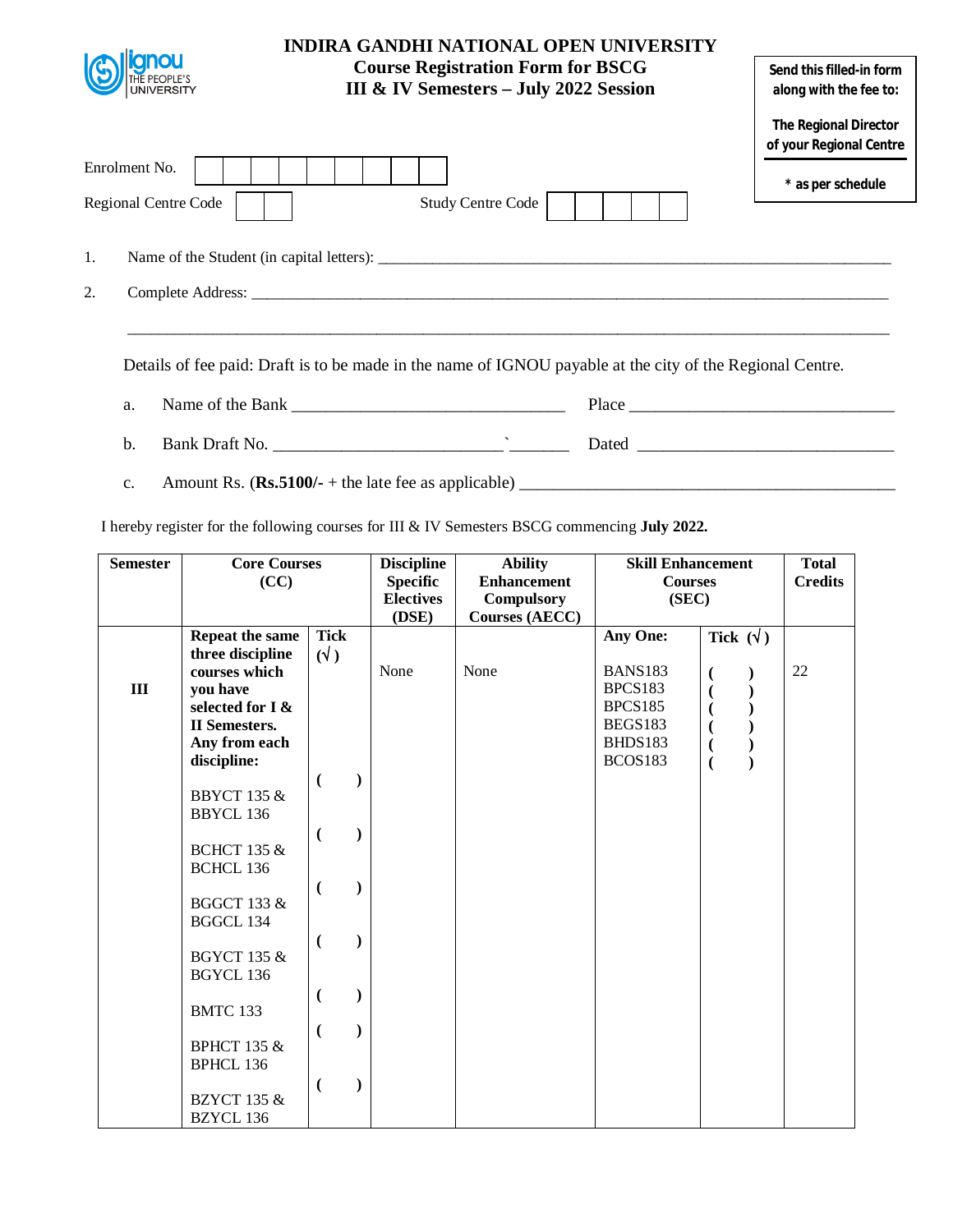|    | Repeat the same        | <b>Tick</b>  |      |      | Any One:            | Tick $(\forall)$ |    |
|----|------------------------|--------------|------|------|---------------------|------------------|----|
|    | three discipline       | $(\sqrt{2})$ |      |      |                     |                  |    |
| IV | courses.               |              | None | None | BANS <sub>184</sub> |                  | 22 |
|    | Any from each          |              |      |      | BECS184             |                  |    |
|    | discipline:            |              |      |      | <b>BPAS184</b>      |                  |    |
|    |                        |              |      |      | BPCS184             |                  |    |
|    | <b>BBYCT 137 &amp;</b> |              |      |      | BPCS186             |                  |    |
|    | <b>BBYCL 138</b>       |              |      |      | BHDS184             |                  |    |
|    |                        |              |      |      | <b>BSOS184</b>      |                  |    |
|    | <b>BCHCT 137 &amp;</b> |              |      |      | BCOS184             |                  |    |
|    | <b>BCHCL 138</b>       |              |      |      |                     |                  |    |
|    |                        |              |      |      |                     |                  |    |
|    | BGGCT 135              |              |      |      |                     |                  |    |
|    |                        |              |      |      |                     |                  |    |
|    | <b>BGYCT 137 &amp;</b> |              |      |      |                     |                  |    |
|    | BGYCL 138              |              |      |      |                     |                  |    |
|    |                        |              |      |      |                     |                  |    |
|    | <b>BMTC 134</b>        |              |      |      |                     |                  |    |
|    |                        |              |      |      |                     |                  |    |
|    | <b>BPHCT 137 &amp;</b> |              |      |      |                     |                  |    |
|    | <b>BPHCL 138</b>       |              |      |      |                     |                  |    |
|    |                        |              |      |      |                     |                  |    |
|    | <b>BZYCT 137&amp;</b>  |              |      |      |                     |                  |    |
|    |                        |              |      |      |                     |                  |    |
|    | <b>BZYCL 138</b>       |              |      |      |                     |                  |    |

i. Students are advised to opt Core Courses from the three disciplines chosen in I & IISemesters.

ii. Students who sought admission to BSCG in I & II Semesters in Jan. 2022 cycle are not eligible for III & IV Semesters reregistration in July 2022 Session. They are eligible in Jan. 2023 session only.

iii. Students of pre-July 2019 batches are advised to re-register for old BSC programme only.

iv. For all the Courses of III & IV Semesters, a student is eligible for appearing in his/her first attempt in Term-end examinations after one year of the commencement of the session.

v. Change of course is not permitted.

vi. Please keep a photocopy of this form for your records.

Yours faithfully,

Signature of student

E-Mail ID: \_\_\_\_\_\_\_\_\_\_\_\_\_\_\_\_\_\_\_\_\_\_\_\_\_\_\_\_

Date: \_\_\_\_\_\_\_\_\_\_\_ Mobile/Ph. No.: \_\_\_\_\_\_\_\_\_\_\_\_\_\_\_\_\_\_\_\_\_\_\_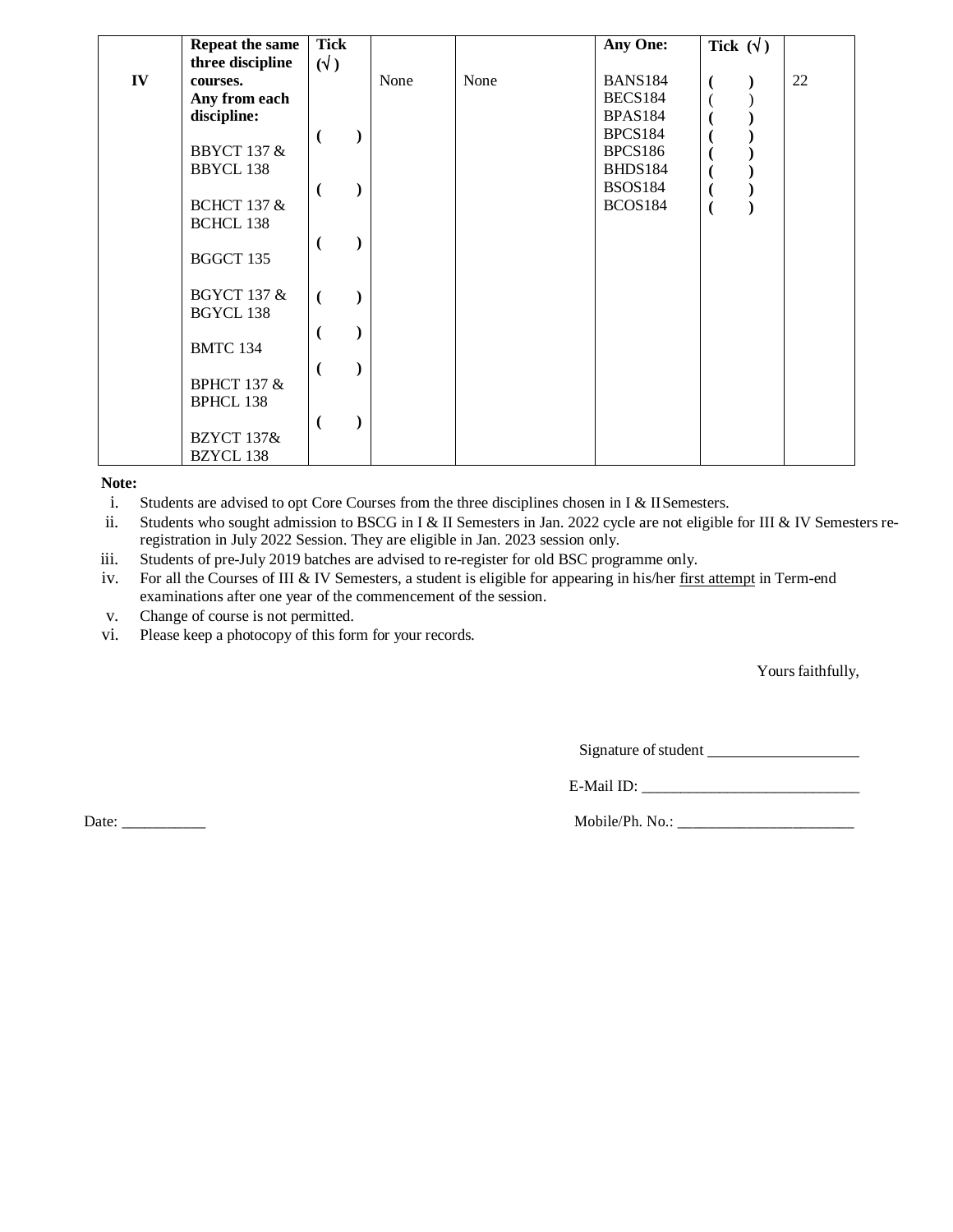|                                              | <b>INDIRA GANDHI NATIONAL OPEN UNIVERSITY</b><br><b>Course Registration Form for BSCG</b><br>V & VI Semesters - July 2022 Session | Send this filled-in form<br>along with the fee to: |
|----------------------------------------------|-----------------------------------------------------------------------------------------------------------------------------------|----------------------------------------------------|
|                                              |                                                                                                                                   | The Regional Director<br>of your Regional Centre   |
| Enrolment No.<br><b>Regional Centre Code</b> | <b>Study Centre Code</b>                                                                                                          | * as per schedule                                  |
| 1.                                           | Name of the Student (in capital letters):                                                                                         |                                                    |
| 2.                                           |                                                                                                                                   |                                                    |
|                                              | Details of fee paid: Draft is to be made in the name of IGNOU payable at the city of the Regional Centre.                         |                                                    |
| a.                                           |                                                                                                                                   | $Place \_$                                         |

- b. Bank Draft No. \_\_\_\_\_\_\_\_\_\_\_\_\_\_\_\_\_\_\_\_\_\_\_\_\_\_\_`\_\_\_\_\_\_\_ Dated \_\_\_\_\_\_\_\_\_\_\_\_\_\_\_\_\_\_\_\_\_\_\_\_\_\_\_\_\_\_
- c. Amount Rs.  $(\mathbf{Rs.5100/-} + \text{the late fee as applicable})$

I hereby register for the following courses for V & VI Semesters BSCG commencing **July 2022.**

| Sem.         | Core           | <b>Discipline Specific Electives (DSE)</b> |              |  | <b>Ability</b>     | <b>Skill Enhancement</b> |                  | <b>Total</b> |
|--------------|----------------|--------------------------------------------|--------------|--|--------------------|--------------------------|------------------|--------------|
|              | <b>Courses</b> |                                            |              |  | <b>Enhancement</b> | <b>Courses</b>           | <b>Credits</b>   |              |
|              | (CC)           |                                            |              |  | <b>Compulsory</b>  | (SEC)                    |                  |              |
|              |                |                                            |              |  | <b>Courses</b>     |                          |                  |              |
|              |                |                                            |              |  | (AECC)             |                          |                  |              |
|              |                | Repeat the same three                      | <b>Tick</b>  |  |                    | <b>Any One:</b>          | Tick $(\forall)$ |              |
|              | None           | discipline. Any from each                  | $(\sqrt{2})$ |  |                    |                          |                  |              |
|              |                | disciplines:                               |              |  | None               | <b>BPCS187</b>           |                  | 22           |
| $\mathbf{V}$ |                |                                            |              |  |                    | <b>BSOS185</b>           |                  |              |
|              |                | BBYET 141 & BBYEL142                       |              |  |                    | BEGS185                  |                  |              |
|              |                |                                            |              |  |                    | <b>BCOS185</b>           |                  |              |
|              |                | <b>BGGET 141</b>                           |              |  |                    |                          |                  |              |
|              |                |                                            |              |  |                    |                          |                  |              |
|              |                | <b>BGYET 141 &amp; BGYEL 142</b>           |              |  |                    |                          |                  |              |
|              |                |                                            |              |  |                    |                          |                  |              |
|              |                | <b>BMTE 141</b>                            |              |  |                    |                          |                  |              |
|              |                |                                            |              |  |                    |                          |                  |              |
|              |                | BPHET 141 & BPHEL 142                      |              |  |                    |                          |                  |              |
|              |                |                                            |              |  |                    |                          |                  |              |
|              |                | BZYET 141 & BZYEL 142                      |              |  |                    |                          |                  |              |
|              |                |                                            |              |  |                    |                          |                  |              |
|              |                | <b>BCHET 149 &amp; BCHEL 150</b>           | $\sqrt{ }$   |  |                    |                          |                  |              |
|              |                |                                            |              |  |                    |                          |                  |              |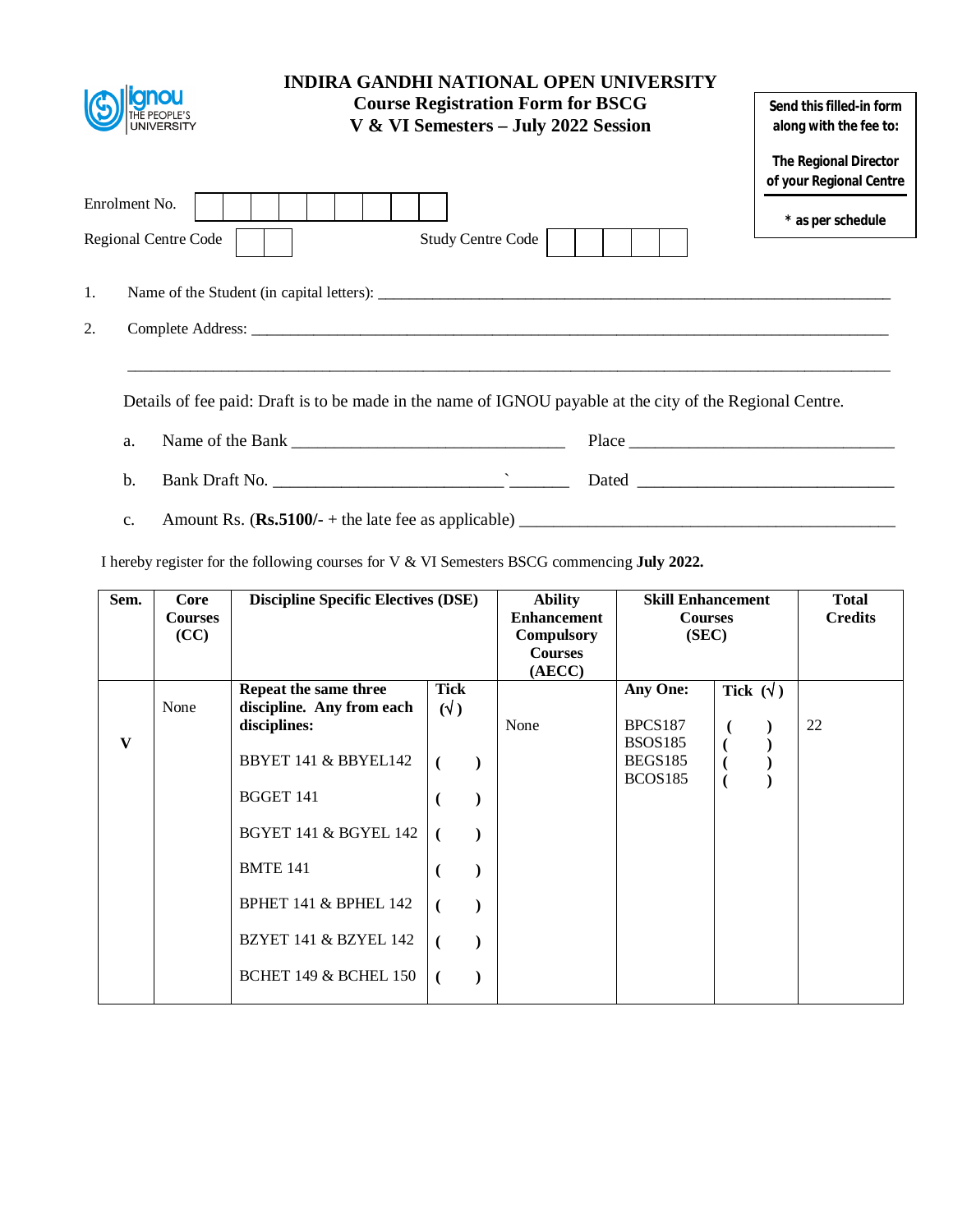|    | None | Repeat the same three<br>discipline. Any from each | <b>Tick</b><br>$(\sqrt{2})$ |      | Any One:                  | Tick $(\forall)$ |    |
|----|------|----------------------------------------------------|-----------------------------|------|---------------------------|------------------|----|
| VI |      | disciplines:                                       |                             | None | <b>BPAS186</b><br>BPCS188 |                  | 22 |
|    |      | BBYET 143 & BBYEL144                               | €                           |      | BEGS186                   |                  |    |
|    |      | BGGET 142                                          |                             |      | <b>BCOS186</b>            |                  |    |
|    |      | <b>BGYET 147 &amp; BGYEL 148</b>                   |                             |      |                           |                  |    |
|    |      | <b>BMTE 144</b>                                    |                             |      |                           |                  |    |
|    |      | BPHET 143 & BPHEL 144                              |                             |      |                           |                  |    |
|    |      | <b>BZYET 143 &amp; BZYEL 144</b>                   |                             |      |                           |                  |    |
|    |      | Chem. (Any one)                                    |                             |      |                           |                  |    |
|    |      | <b>BCHET 147 &amp; BCHEL 148</b>                   | (                           |      |                           |                  |    |
|    |      | <b>BCHET 141 &amp; BCHEL 142</b>                   | $\overline{ }$              |      |                           |                  |    |

- i. Students are advised to opt Discipline Specific Electives Courses from the three disciplines chosen in III & IV Semesters.
- ii. Students who sought re-registration to BSCG in III & IV Semesters in Jan. 2022 session are not eligible for V & VI semesters re-registration in July 2022 Session. They are eligible in Jan. 2022 session only.
- iii. Students of pre-July 2019 batches are advised to re-register for old BSC programme only.
- iv. For all the Courses of V & VI Semesters, a student is eligible for appearing in his/her first attempt in Term-end examinations after one year of the commencement of the session.
- v. Change of course is not permitted.
- vi. Please keep a photocopy of this form for your records.

Yours faithfully,

Signature ofstudent

E-Mail ID: \_\_\_\_\_\_\_\_\_\_\_\_\_\_\_\_\_\_\_\_\_\_\_\_\_\_\_\_

Date: \_\_\_\_\_\_\_\_\_\_\_ Mobile/Ph. No.: \_\_\_\_\_\_\_\_\_\_\_\_\_\_\_\_\_\_\_\_\_\_\_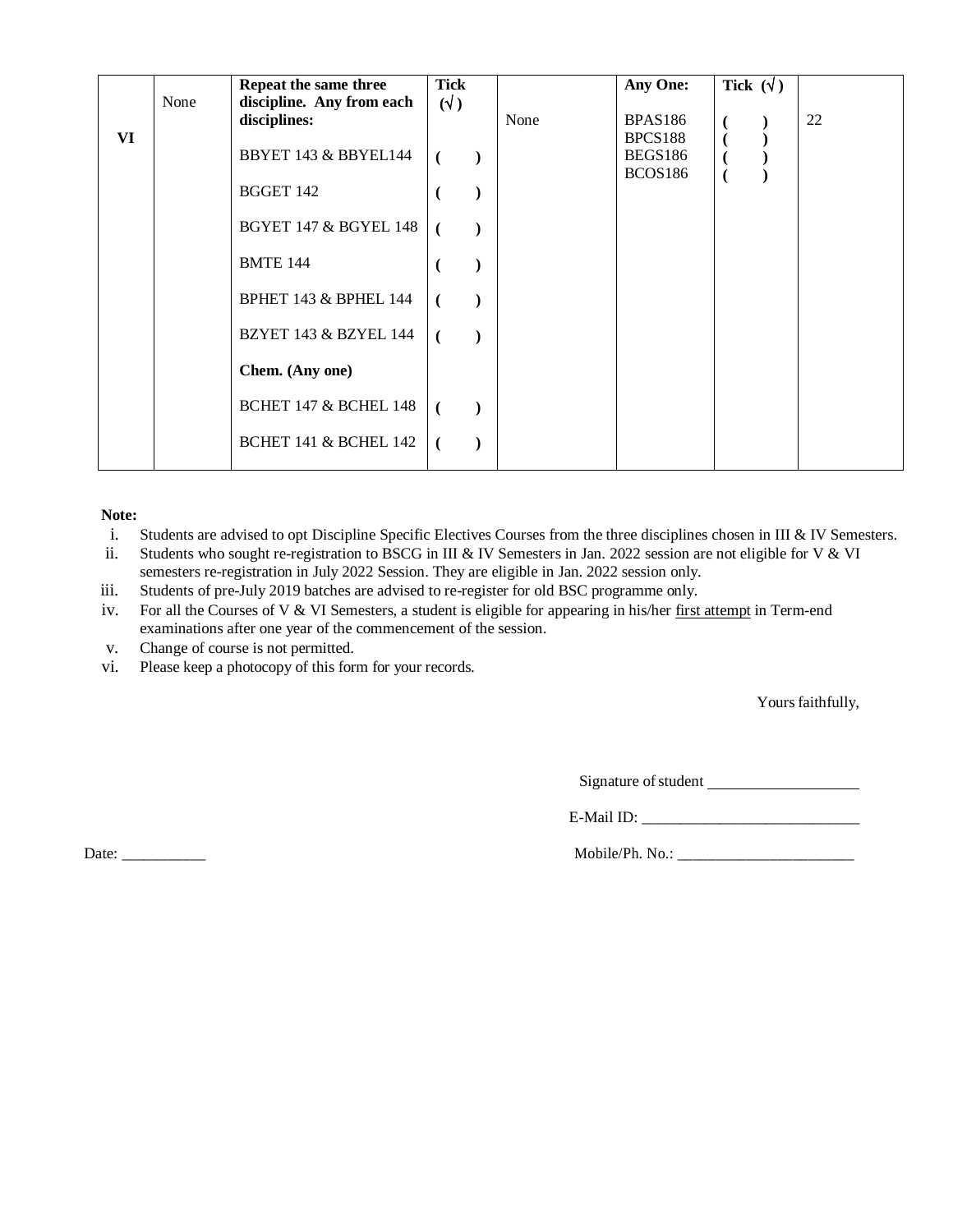| <b>ignou</b>         | <b>INDIRA GANDHI NATIONAL OPEN UNIVERSITY</b><br><b>Course Registration Form for BSWG</b><br>III & IV Semesters - July 2022 Session |                                                  |  |  |  |  |  |
|----------------------|-------------------------------------------------------------------------------------------------------------------------------------|--------------------------------------------------|--|--|--|--|--|
| Enrolment No.        |                                                                                                                                     | The Regional Director of<br>your Regional Centre |  |  |  |  |  |
| Regional Centre Code | <b>Study Centre Code</b>                                                                                                            | * as per schedule                                |  |  |  |  |  |
| 1.                   | Name of the Student (in capital letters):                                                                                           |                                                  |  |  |  |  |  |
| 2.                   |                                                                                                                                     |                                                  |  |  |  |  |  |
|                      |                                                                                                                                     |                                                  |  |  |  |  |  |
|                      | Details of fee paid: Draft is to be made in the name of IGNOU payable at the city of the Regional Centre.                           |                                                  |  |  |  |  |  |

| a. | Name of the<br>Bank  | Place |
|----|----------------------|-------|
|    |                      |       |
| b. | <b>Bank Draft No</b> | Dated |

c. Amount Rs. (**Rs.5900/-** + the late fee as applicable) \_\_\_\_\_\_\_\_\_\_\_\_\_\_\_\_\_\_\_\_\_\_\_\_\_\_\_\_\_\_\_\_\_\_\_\_\_\_\_\_\_\_\_\_\_\_\_

I hereby register for the following courses for III & IV Semester **BSWG** commencing **July 2022.** 

| <b>Semester</b>                                                                    | <b>Course Code</b> |  |               | <b>Title of the Course</b>              | <b>Credits</b> |
|------------------------------------------------------------------------------------|--------------------|--|---------------|-----------------------------------------|----------------|
|                                                                                    | <b>BSW</b> 124     |  | $\rightarrow$ | Human Growth, Behaviour and Counselling | 6              |
| Ш                                                                                  | <b>BSW 125</b>     |  |               | Social Case Work and Social Group Work  | 6              |
|                                                                                    | <b>BSWL</b> 106*   |  | $\lambda$     | Social Work Practicum - VI              | 10             |
|                                                                                    | <b>BSW</b> 126     |  |               | Social Work in Family Setting           | 6              |
| IV                                                                                 | <b>BSW</b> 127     |  |               | Public Health and HIV/AIDS              | 6              |
|                                                                                    | <b>BSWL</b> 107*   |  |               | Social Work Practicum - VII             | 10             |
| * These courses are practical for third and fourth semesters of BSWG respectively. |                    |  |               |                                         |                |

**Note:**

(i) Students who sought admission to BSWG in I & II Semesters in Jan. 2022 cycle are not eligible for III & IV Semesters reregistration in July 2022 Session. They are eligible in Jan. 2023 session only.

- (ii) Students of pre-July 2020 batches are advised to re-register for old BSW programme only.
- (iii) For all the Courses of III & IV Semesters, a student is eligible for appearing in his/her first attempt in Term-end examinations after one year of the commencement of the session.
- (iv) Change of course is not permitted.
- (v) Please keep a photocopy of this form for your records.

Date: \_\_\_\_\_\_\_\_\_\_\_\_\_\_ Signature of the Student \_\_\_\_\_\_\_\_\_\_\_\_\_\_\_\_\_

E-Mail ID: The Mobile/ Ph. No.